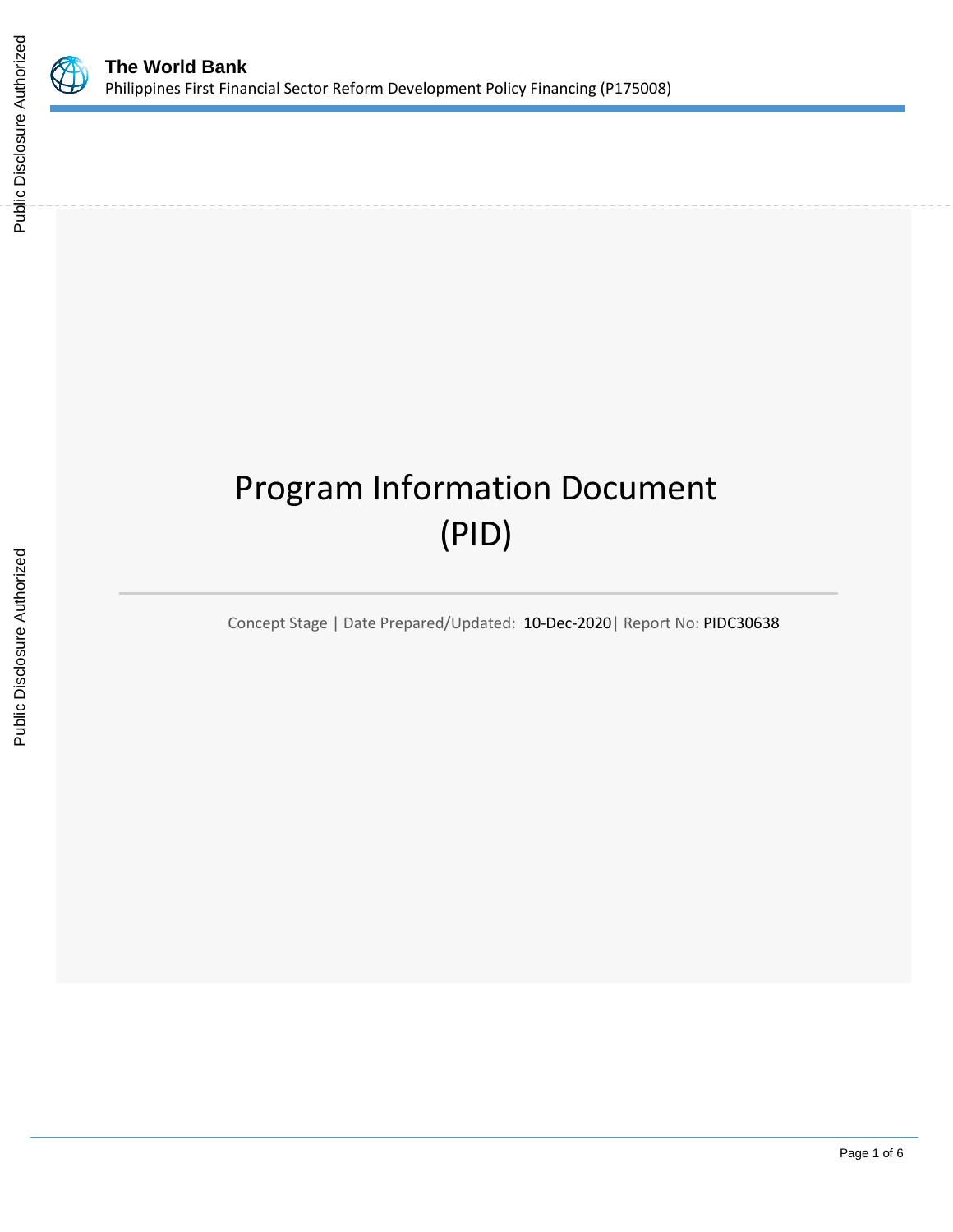

# **BASIC INFORMATION**

# **A. Basic Project Data**

| Country                                    | Project ID                                          | Project Name                                                                              | Parent Project ID (if any)      |
|--------------------------------------------|-----------------------------------------------------|-------------------------------------------------------------------------------------------|---------------------------------|
| Philippines                                | P175008                                             | Philippines First Financial<br>Sector Reform<br>Development Policy<br>Financing (P175008) |                                 |
| Region                                     | <b>Estimated Board Date</b>                         | Practice Area (Lead)                                                                      | <b>Financing Instrument</b>     |
| EAST ASIA AND PACIFIC                      | Jul 14, 2021                                        | Finance, Competitiveness<br>and Innovation                                                | Development Policy<br>Financing |
| Borrower(s)<br>Republic of the Philippines | <b>Implementing Agency</b><br>Department of Finance |                                                                                           |                                 |

#### **Proposed Development Objective(s)**

The program development objective of this programmatic operation is to support financial sector reforms that will support the Government of the Philippines in achieving a resilient, inclusive and sustainable financial sector.

**Financing (in US\$, Millions)** 

**SUMMARY**

| <b>Total Financing</b> | 200.00 |
|------------------------|--------|
|                        |        |

DETAILS

| <b>Total World Bank Group Financing</b> | 200.00 |
|-----------------------------------------|--------|
| World Bank Lending                      | 200.00 |
|                                         |        |

Decision

The review did authorize the preparation to continue

## **B. Introduction and Context**

Country Context

**1. The proposed Development Policy Loan (DPL) supports the Government of the Philippines in achieving a resilient, inclusive, and sustainable financial sector to enable a more inclusive green recovery from the Coronavirus Disease 2019 (COVID-19) pandemic.** The proposed operation is the first in a programmatic series of two IBRD operations that aims to support the Government of the Philippines in: i) strengthening financial sector stability and resilience, ii)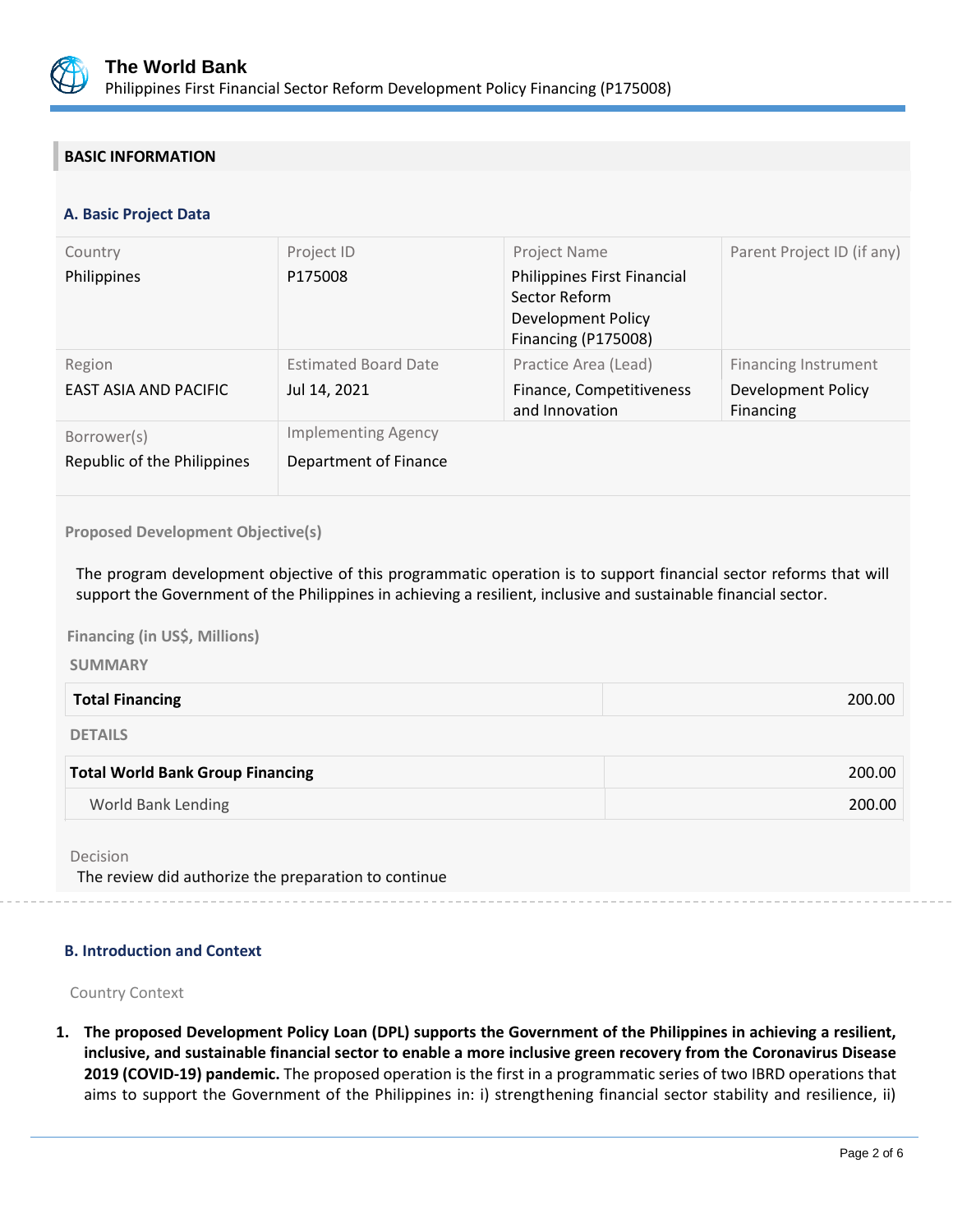

expanding financial inclusion for individuals and firms, and iii) catalyzing disaster risk and sustainable finance.

- **2. Prior to the pandemic, sound macroeconomic fundamentals and a commitment to transformational structural reforms were accelerating inclusive growth in the Philippines.** The economy grew by an average of 6.3 percent per year in 2010-2019, as a result of strong macroeconomic fundamentals, a supportive policy environment, favorable external conditions, and the cumulative effects of structural reforms. In recent years, the government strengthened its commitment to structural reforms, focusing on areas of competition and competitiveness, and accelerating its investment in human and physical capital, while remaining committed to prudent fiscal management. This contributed to an acceleration in the pace of poverty reduction, with the poverty incidence falling from 26.6 percent in 2006 to 16.6 percent in 2018, with the decline in poverty accelerating between 2015 to 2018.<sup>1</sup>
- **3. However, the hard-won gains in poverty reduction are being unraveled by the unprecedented health and economic crisis posed by the COVID-19 pandemic.** The COVID-19 outbreak in March, forced the economy to a near halt as the government took swift and strong measures in an effort to flatten the infection curve. This caused severe disruptions in domestic economic activity, which combined with a similarly choked global economy led to the sharpest GDP contraction in over three decades.
- **4. To mitigate the impact of the pandemic, the BSP has accelerated its accommodative policy stance and has taken extraordinary measures to support the government's COVID-19 response.** After peaking at 5.2 percent in 2018, headline inflation decelerated to 2.5 percent in 2019 and the first eight months of 2020, within BSP target range giving space for accommodative monetary policy. To mitigate the impact of the COVID-19 outbreak, the BSP reduced the key policy rate by a cumulative 175 basis points (bps) to 2.25 percent, and the reserve requirement by 200 bps to 12.0 percent as of October 2020. The BSP has also adopted other regulatory measures to facilitate online transactions and the monetary authorities have taken preemptive actions to minimize the economic fallout of the COVID-19 pandemic.<sup>2</sup>
- **5. The financial system, while smaller than Asian peers, has broadly withstood the impact of COVID-19.** In terms of financial depth, access and efficiency, Philippines's financial development is above average among emerging markets but on the lower side among emerging Asian economies . The bank capital adequacy ratio (CAR) has been stable at about 15 percent, during the past decade, though lower than other Asian emerging markets<sup>3</sup>. The banking sector nonperforming loans ratio (NPLs) at 2.8 percent at end August 2020, though higher compared to 2.0 percent prior to the onset of COVID-19, are much below the level following the Asian Financial Crisis (AFC) of 1997-98. The key risks to financial stability arise from significant interlinkages between banks and non-financial corporates through mixed conglomerate ownership structures and large lending exposures.

Relationship to CPF

**6. The reforms supported by this DPL series are fully aligned with the Country Partnership Framework (CPF).** The 2019- 2023 CPF focuses on three development objectives: (i) job creation; (ii) improving human capital; and (iii) building resilience to conflict and natural disasters, which remain relevant in the current context. The cross-cutting themes

<sup>&</sup>lt;sup>1</sup> After remaining stubbornly high between 2006 to 2012, the poverty incidence fell from 23.3 percent in 2015 to 16.6 percent in 2018, according to national poverty line reported by the Philippine Statistics Authority.

<sup>&</sup>lt;sup>2</sup> The BSP (i) relaxed know-your-customer (KYC) requirements to facilitate the delivery of social protection programs; (ii) digitized some operations and waived types of penalties and fees for foreign exchange transactions; (iii) suspended charges on electronic payment and financial services fees for six months; (iv) provided relief measures to micro, small, and medium enterprises by temporary reducing the credit risks assigned to their loans; and assigning a 0 percent risk weight for their guaranteed loans, among others.

<sup>3</sup> CAR stood at 22.5 percent in Indonesia, 18.4 percent in Thailand, and 17.7 percent in Malaysia. Source: IMF Financial Soundness Indicator; latest available data.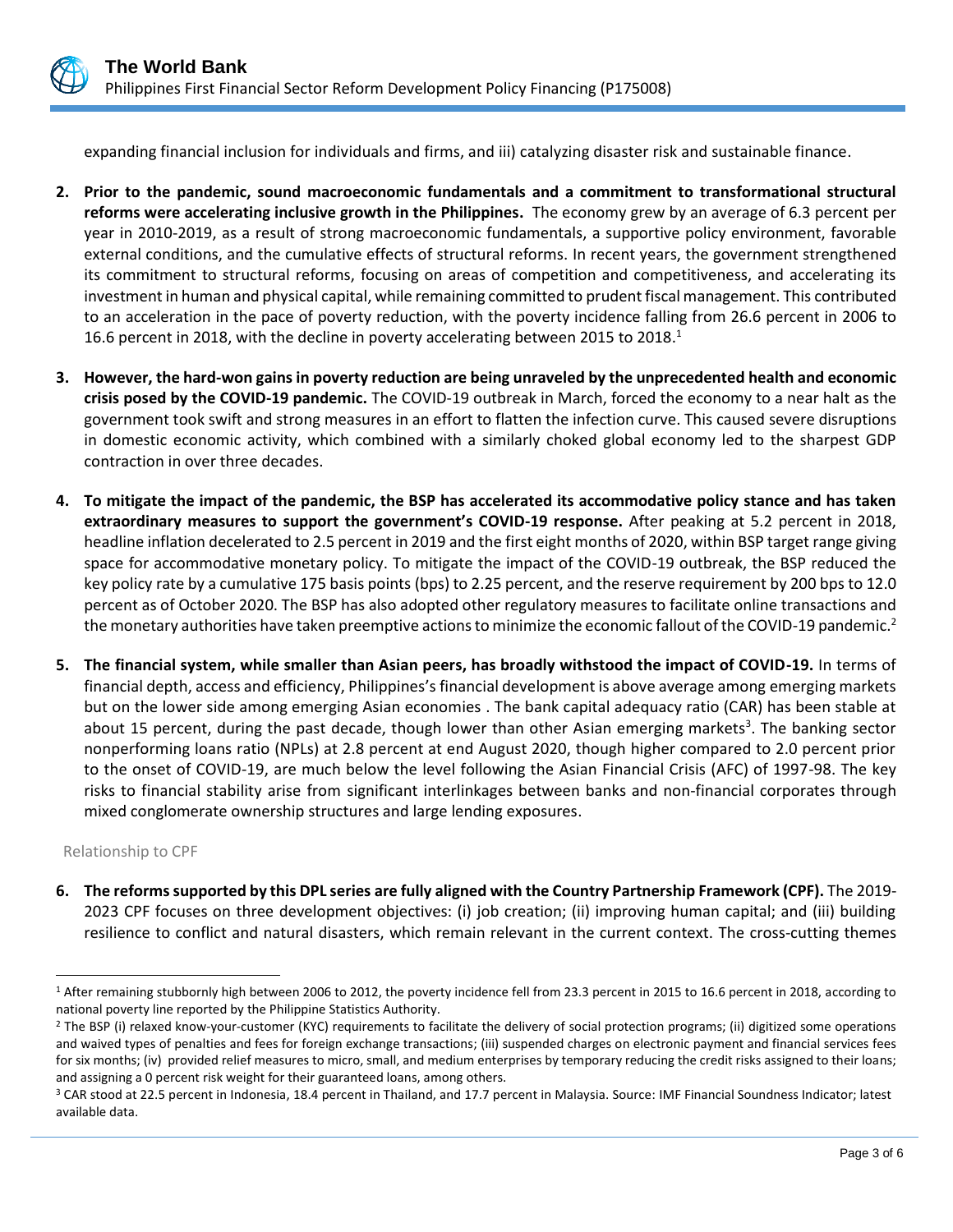

include governance and digital transformation. Financial sector reforms contribute to these objectives across pillars, by improving access to finance by individuals and firms, bridging the gaps in human capital development with accessible and affordable financial services (e.g. digital payments, insurance) and strengthening resilience with disaster risk finance and climate change and green finance.

# **C. Proposed Development Objective(s)**

The program development objective of this programmatic operation is to support financial sector reforms that will support the Government of the Philippines in achieving a resilient, inclusive and sustainable financial sector.

This programmatic DPL series is structured around the following three pillars and set of objectives:

- (i) **Pillar A supports reforms aimed at strengthening financial sector stability and resilience**, with the objective of supporting the authorities in addressing legal, regulatory and supervisory gaps in financial sector and increasing the availability of long term finance.
- (ii) **Pillar B supports reforms aimed at expanding financial inclusion for individuals and firms**, with the objective of supporting the authorities in accelerating reforms aimed at promoting innovative financial services, building consumer trust in the financial sector, and improving micro, small and medium enterprises access to finance.
- (iii) **Pillar C supports reforms aimed at catalyzing disaster risk and sustainable finance**, with the objective of supporting the authorities in implementing reforms aimed at enhancing public-private partnership based financial instruments for disaster risk financing and greening the financial sector to support sustainable economic recovery from COVID-19 pandemic.

#### Key Results

**7. The expected outcomes of policy actions supported under the program includes** strengthening financial sector stability and resilience, expanding financial inclusion for individuals and firms and catalyzing disaster risk and sustainable finance.

## **D. Concept Description**

- **8. This proposed operation supports reforms aimed at strengthening the resilience of the financial sector to withstand the risks arising from the COVID-19 crisis, while accelerating medium-term financial sector structural reforms to support sustainable economic recovery**. Importantly, the operation supports transformational reforms aimed at promoting innovative financial services by harnessing digital technologies, improving micro, small and medium enterprise access to finance by de-risking private commercial bank financing, and catalyzing sustainable finance by greening the financial sector. To achieve these objectives, the programmatic DPL series is structured around three reform pillars. The program of reforms proposed across the three pillars strongly complement each other to achieve the program development objective.
- **9. This proposed program builds on strong analytical and advisory work on financial sector development and Government of the Philippines commitment.** The proposed reforms are informed by strong analytical and advisory work undertaken by the authorities, World Bank and other development partners, including the joint IMF-World Bank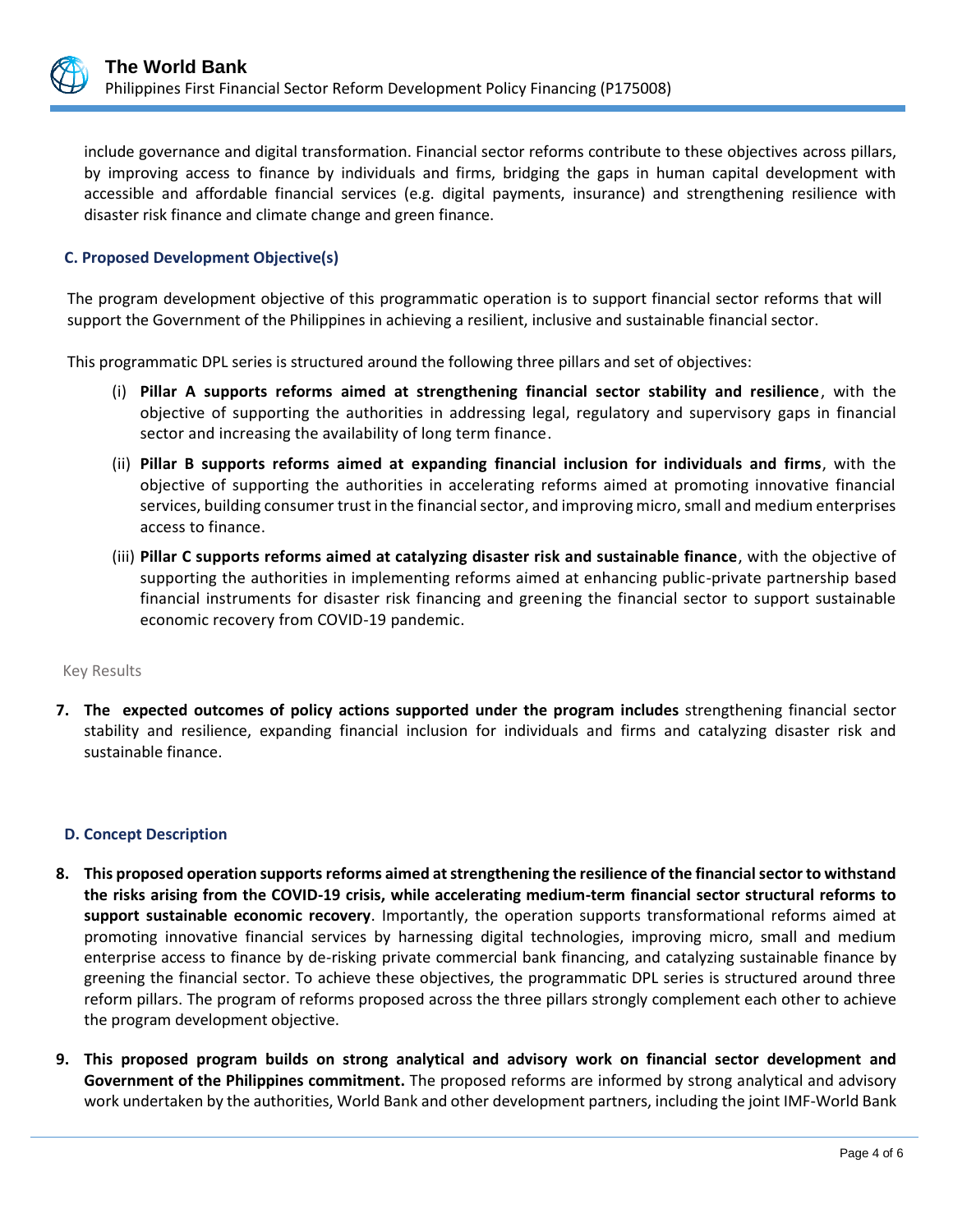

Financial Sector Assessment Program (FSAP) Update 2020.

#### **E. Poverty and Social Impacts, and Environmental, Forests, and Other Natural Resource Aspects**

Poverty and Social Impacts

**10. The proposed DPL's prior actions associated with the reforms actions pose no adverse poverty and social impacts.** Rather, the direct and indirect impacts of the actions are likely to be positive. While poverty levels in the Philippines have declined over the years, they remain high and the government's socioeconomic policy agenda – which focuses on infrastructure, education, and health – seeks to address these challenges. The proposed operation will enable the financial sector to play an effective role in reducing inequalities, supporting green and inclusive economic recovery from the pandemic. This will be achieved through strengthening the resilience of the financial sector to withstand the effects of COVID-19, expanding financial inclusion for individuals and MSMEs, increasing access to catastrophe risk insurance and greening the financial sector.

Environmental, Forests, and Other Natural Resource Aspects

**11.** The DPF supports reforms towards a stable, inclusive and sustainable financial sector that can have an overall positive impact to the natural environment and contributes to the resilience of businesses and consumers.

#### **CONTACT POINT**

#### **World Bank**

Uzma Khalil Senior Financial Sector Specialist

#### **Borrower/Client/Recipient**

Republic of the Philippines

#### **Implementing Agencies**

Department of Finance Mr. Mark Dennis Joven Undersecretary, Department of Finance mdjovin@dof.gov.ph